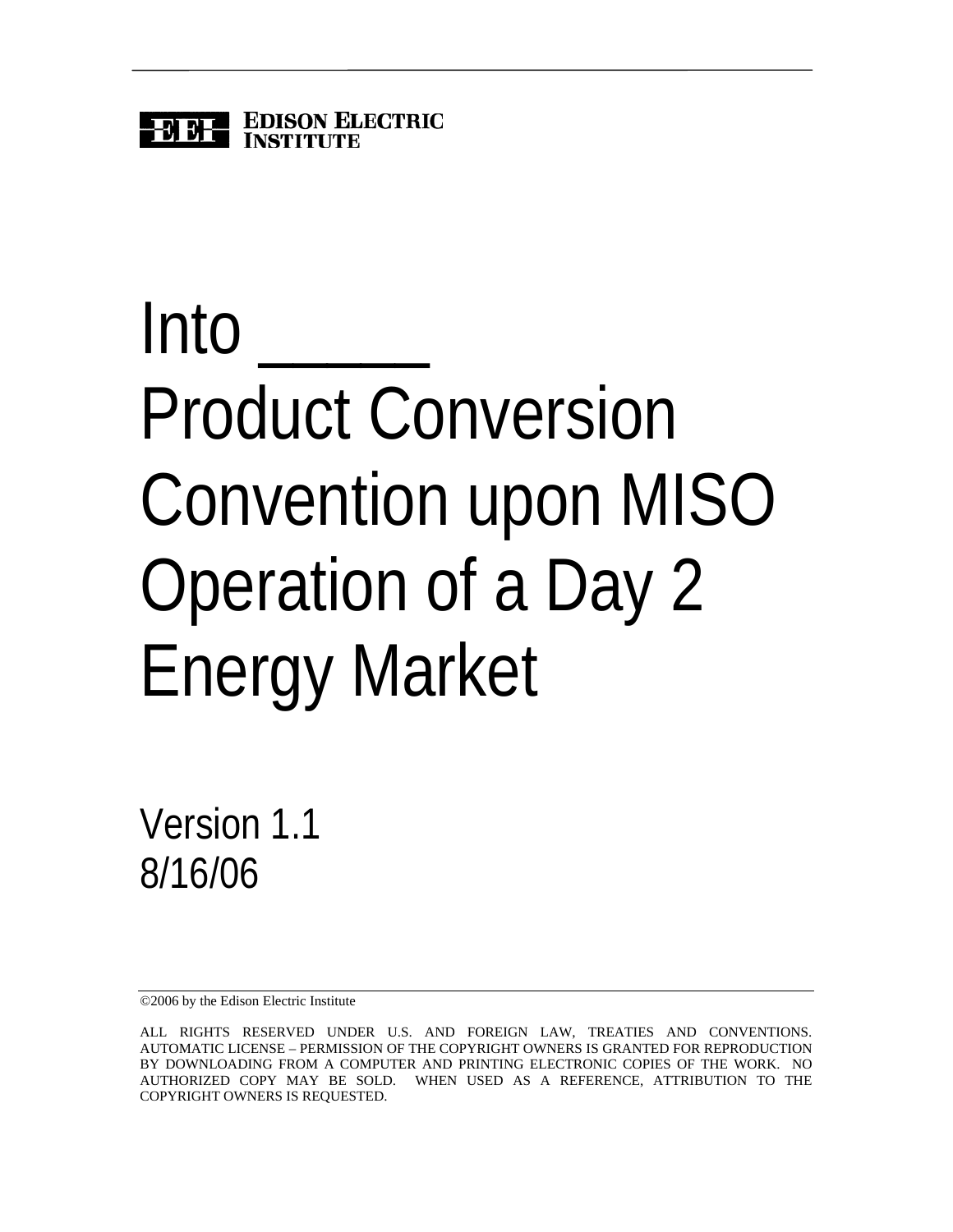# **PRINCIPLE CONSIDERATIONS RELATED TO A CONVERSION CONVENTION FOR AN "***INTO [Receiving Transmission Provider], Seller's Daily Choice"* **PRODUCT upon MISO operation of a Day 2 Energy Market.**

The Federal Energy Regulatory Commission (FERC) in Electricity Market Design and Structure; Docket No. RM01-12-000; 97 FERC ¶ 61, 146; issued an "Order Providing Guidance On Continued Processing Of RTO Filings" (Issued November 7, 2001) providing that FERC has "endeavored for several years to create regional transmission organizations (RTOs) to capture the benefits and efficiencies of a competitive power marketplace for the nation's electricity customers." As part of this transition to an RTO, the Midwest ISO currently is working towards completion of its Midwest Market Implementation effort to implement a "Day 2" wholesale Energy market in the Midwest. It is the desire of the below signatories to bring about some common understanding as to guiding principles that will assist in the interpretation of existing Products. Specifically, with the commencement of the Midwest ISO ("MISO") to operate structured Energy Markets within the Transmission Provider region of MISO ("MISO Day 2"), many market participants that have Transactions for an "Into '[Receiving Transmission Provider]', Seller's Daily Choice" product ("Into Product") as defined in the EEI/NEMA Power Purchase And Sale Master Agreement, version 2.1 (modified 4/25/00) ("Master Agreement") and that have transactions under other agreements that reference an Into Product with Receiving Transmission Provider of a MISO control area, have met to discuss the effect of the implementation of MISO Day 2 on rights, duties and commercial risks of these transactions following the effective date of such implementation. As a result of these discussions, certain general principles have been conceptually advanced to ensure a smooth transition to MISO Day 2 and promote continued liquidity of wholesale trading for the MISO control areas based around MISO defined hubs

In addressing the transition to the regional transmission markets, the following "Guiding Principles" are recommended to assist all market participants:

- 1. The formation of RTO/ISOs does not affect the legality, enforceability or binding nature of the existing Into Product Transaction.
- 2. The formation of RTO/ISOs affects the transmission-related obligations of the parties.
- 3. The rights, responsibilities and existing risk allocation as between Buyers and Sellers of the Into Product prior to RTO/ISO formation should be maintained to the extent feasible within the RTO/ISO structure.
- 4. The interpretation of the existing product under the RTO/ISO should result in the same market function as the existing product in such a manner as to maintain and promote liquidity, fungibility, simplicity and an unambiguous trading location.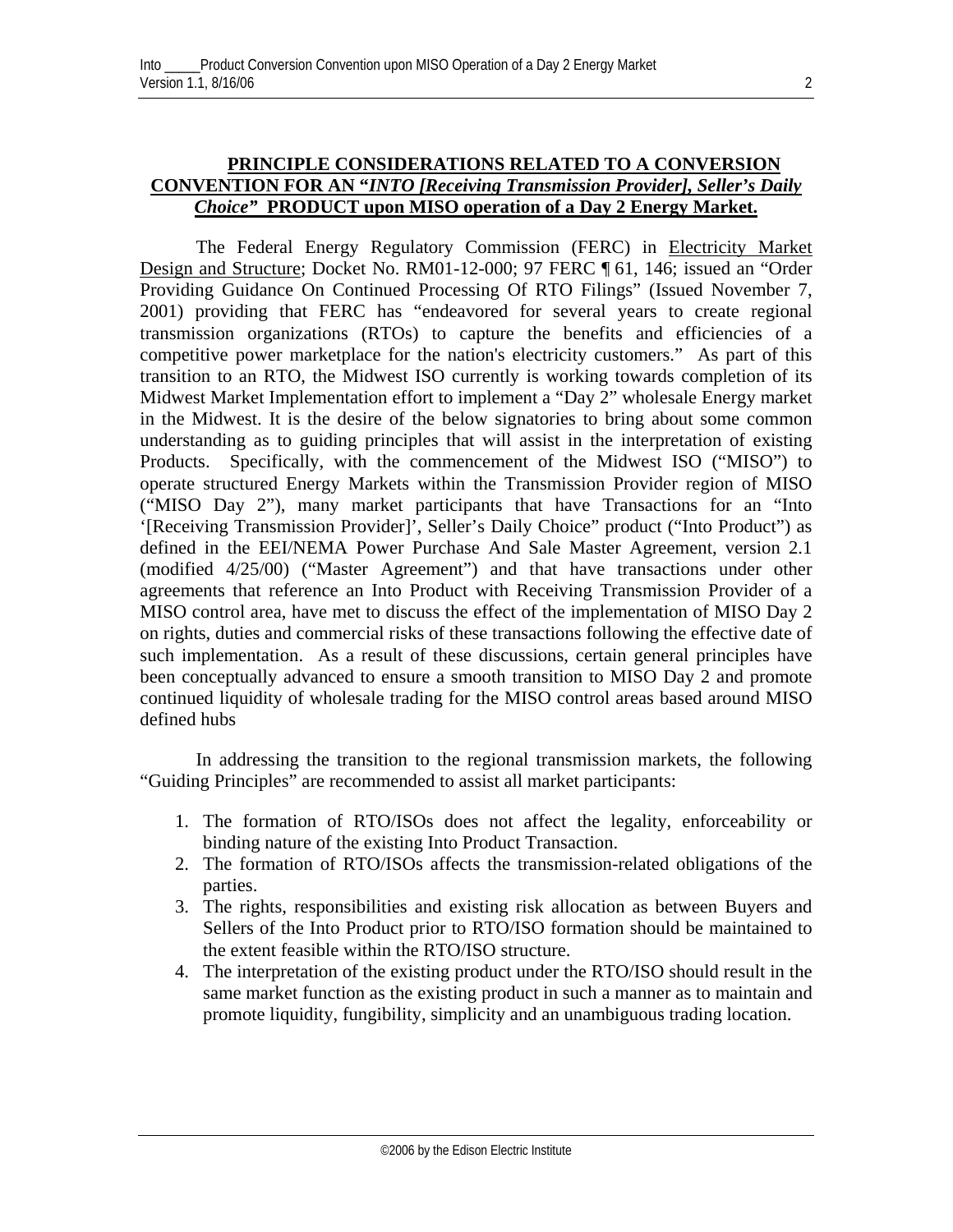# **ELEMENTS OF A CONVERSION CONVENTION FOR AN "***INTO Receiving Transmission Provider, Seller's Daily Choice"* **PRODUCT upon MISO operation of a Day 2 Energy Market.**

## **Definitions**

"CPNode" means a Commercial Pricing Node as such term is defined by the MISO Energy Markets Tariff. A CPNode can include but is not limited to a particular Hub, Load Zone or Generation CPNode, as these terms are defined by the MISO Energy Markets Tariff.

"Fixed Delivery Point" means a CPNode.

"Into ['Receiving Transmission Provider'], Seller's Daily Choice" means for such Transactions under the Master Agreement that, in accordance with the provisions set forth below, as of the Transition Effective Date, the parties to such Transactions shall perform in accordance with the following terms:

- (1) The "Into '["Receiving Transmission Provider"] shall be converted into a MISO Transition Product. Seller and Buyer agree to modify the Delivery Point for "Into '['Receiving Transmission Provider'], Seller's Daily Choice" Transactions between the Parties from "Into ['Receiving Transmission Provider'], Seller's Daily Choice" to the Fixed Delivery Point agreed to by Buyer and Seller, such as MISO CIN Hub.
- (2) Seller and Buyer may agree to a conversion price (the "Conversion Price") in consideration for the agreement of Seller to deliver and Buyer to receive the Quantity at the Fixed Delivery Point.
- (3) Title to the Quantity shall pass from Seller to Buyer at the Fixed Delivery Point.
- (4) Buyer's obligation to receive and pay for the Quantity is fulfilled by providing to Seller the Contract Price and the Conversion Price payable by Buyer, if any, and taking title at Fixed Delivery Point for the agreed upon Delivery Period. Seller shall bear all costs, congestion, and transmission losses to the Fixed Delivery Point and pay the Conversion Price, if any. Seller's performance is complete and title is transferred to Buyer when this MISO Transition Product is delivered to the Fixed Delivery Point.
- (5) Buyer assumes all risks associated with the transmission away from the Fixed Delivery Point and Seller makes no representation that the Energy purchased can be moved from the Fixed Delivery Point and Seller has no liability if Buyer is unable to move the Energy from the Fixed Delivery Point for any reason. Buyer shall bear all costs, congestion, and transmission losses from the Fixed Delivery Point to Buyer's ultimate sink, or any subsequent Delivery Point.
- (6) Seller and Buyer agree to modify, if necessary, the time zone for all affected Off-Peak Energy Delivery Hours to Eastern Standard Time for all "Into ['Receiving Transmission Provider'], Seller's Daily Choice" Transactions between the Parties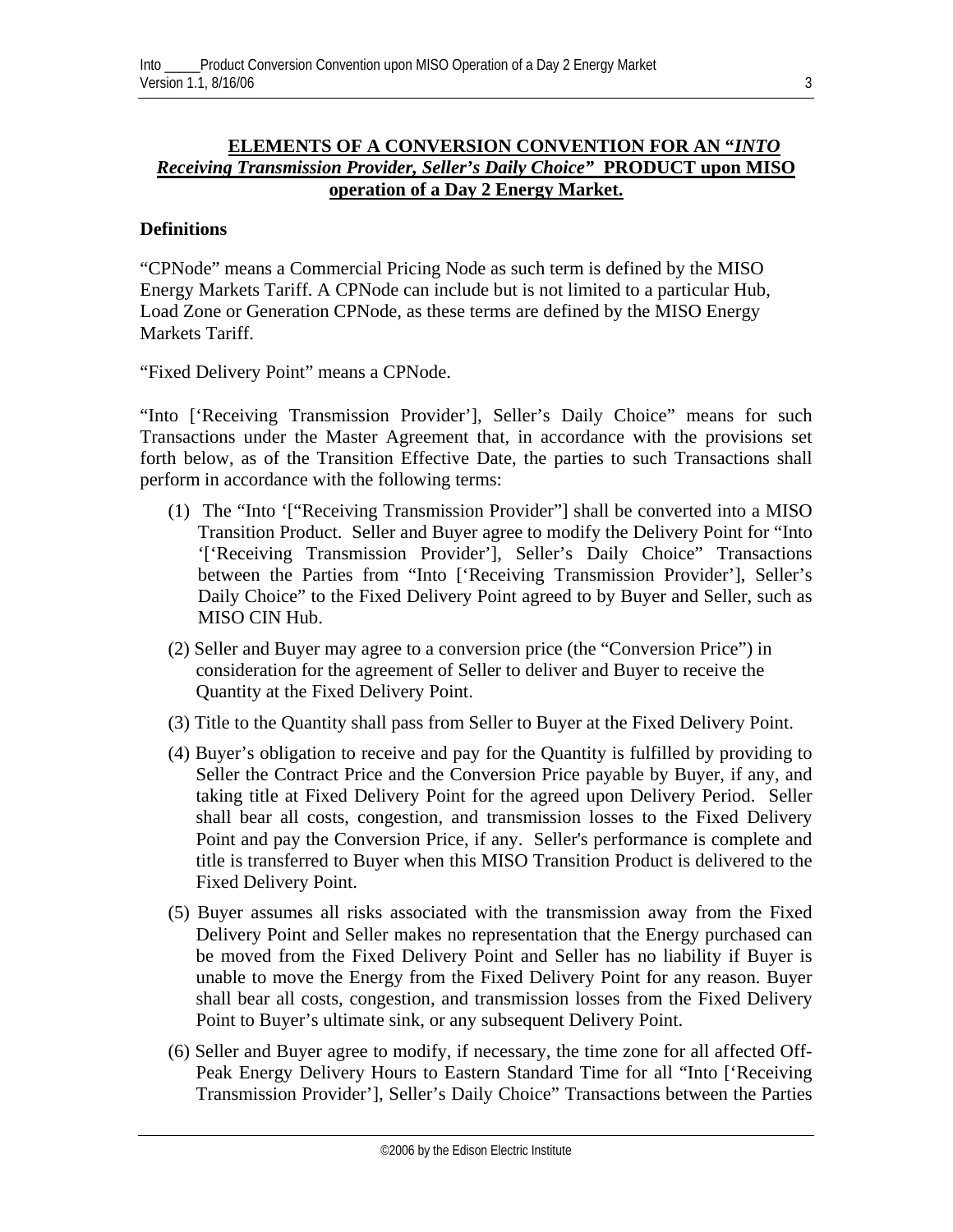to reflect the new MISO Transition Product. For the purposes of the MISO Transition Product, Off Peak Energy Delivery Hours shall be defined as (i) all hours Saturday, Sunday and NERC holidays and (ii) all non-NERC holiday hours Monday through Friday that are not hours ending 0800-2300 eastern prevailing time ("EPT") or hours ending 0700-2200 central prevailing time ("CPT").

(7) Seller and Buyer agree to schedule and/or settle all MISO Transition Products through the Real-Time Energy Marketing in the MISO market system under MISO Rules.

"MISO" means the Midwest ISO, its successors or assigns,

"MISO Cinergy Hub or "CIN Hub" means the aggregated CPNodes defined by MISO as the MISO Cinergy Hub which consist of specific load, interface, and generation nodes currently set forth in the Hub Definitions Oct04.xls at: [http://www.midwestmarket.org/publish/Document/10b1ff\\_101f945f78e\\_-](http://www.midwestmarket.org/publish/Document/10b1ff_101f945f78e_-7ca70a48324a/Hub_Definitions_Oct04.xls?action=download&_property=Attachment) [7ca70a48324a/Hub\\_Definitions\\_Oct04.xls?action=download&\\_property=Attachm](http://www.midwestmarket.org/publish/Document/10b1ff_101f945f78e_-7ca70a48324a/Hub_Definitions_Oct04.xls?action=download&_property=Attachment) [ent](http://www.midwestmarket.org/publish/Document/10b1ff_101f945f78e_-7ca70a48324a/Hub_Definitions_Oct04.xls?action=download&_property=Attachment)

"MISO Illinois Hub" or "ILL Hub" means the aggregated CPNode defined by MISO as the MISO Illinois Hub which consist of specific load, interface, and generation nodes currently set forth in the Hub Definitions Oct04.xls at: [http://www.midwestmarket.org/publish/Document/10b1ff\\_101f945f78e\\_-](http://www.midwestmarket.org/publish/Document/10b1ff_101f945f78e_-7ca70a48324a/Hub_Definitions_Oct04.xls?action=download&_property=Attachment) [7ca70a48324a/Hub\\_Definitions\\_Oct04.xls?action=download&\\_property=Attachm](http://www.midwestmarket.org/publish/Document/10b1ff_101f945f78e_-7ca70a48324a/Hub_Definitions_Oct04.xls?action=download&_property=Attachment) [ent](http://www.midwestmarket.org/publish/Document/10b1ff_101f945f78e_-7ca70a48324a/Hub_Definitions_Oct04.xls?action=download&_property=Attachment)

"MISO Michigan Hub" or "MICH Hub" means the aggregated CPNode defined by MISO as the MISO Michigan Hub which consist of specific load, interface, and generation nodes currently set forth in the Hub Definitions Oct04.xls at: http://www.midwestmarket.org/publish/Document/10b1ff\_101f945f78e -[7ca70a48324a/Hub\\_Definitions\\_Oct04.xls?action=download&\\_property=Attachm](http://www.midwestmarket.org/publish/Document/10b1ff_101f945f78e_-7ca70a48324a/Hub_Definitions_Oct04.xls?action=download&_property=Attachment) [ent](http://www.midwestmarket.org/publish/Document/10b1ff_101f945f78e_-7ca70a48324a/Hub_Definitions_Oct04.xls?action=download&_property=Attachment)

 "MISO Rules" means the Open Access Transmission Tariff of MISO as maintained on file with the Federal Energy Regulatory Commission as the same may be amended or supplemented from time to time, the MISO Energy Markets Tariff as maintained on file with the Federal Energy Regulatory Commission as it may be amended from time to time (or any document replacing it as to the relevant provisions), and the other MISO rules and regulations in effect from time to time.

"MISO Transition Product" means the former "Into Product" which Seller has agreed to sell and Buyer has agreed to purchase, and which Product shall be converted to Firm (LD) as such Product is defined by the Master Agreement and set forth herein during the Transition Period.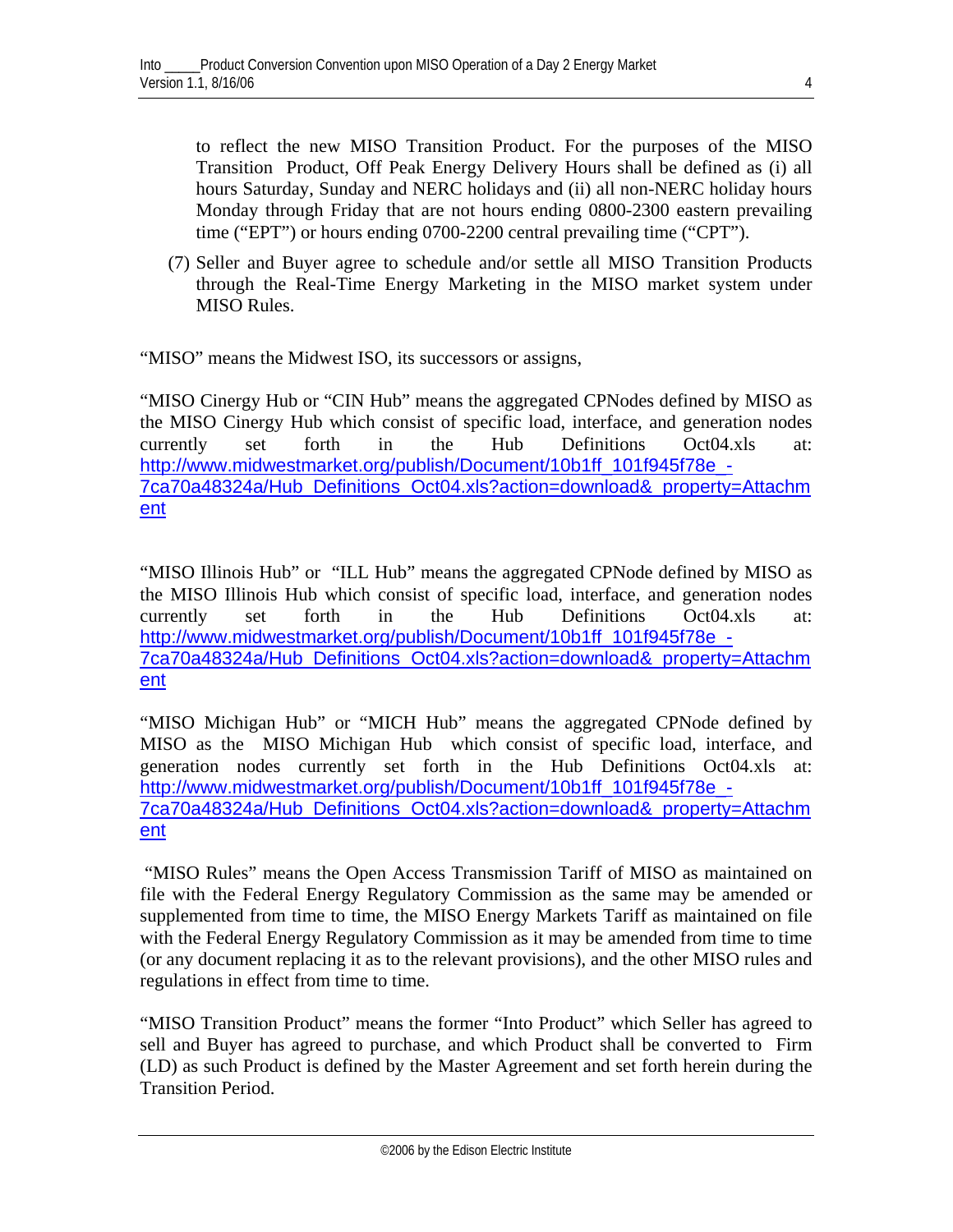"Transition Effective Date" means the commencement date of MISO Day 2 Energy Markets.

"Transition Period" shall mean, with respect to all "Into Product" Transactions, the period beginning on the Transition Effective Date and concluding at the end of the respective Delivery Periods of such "Into Product" Transactions.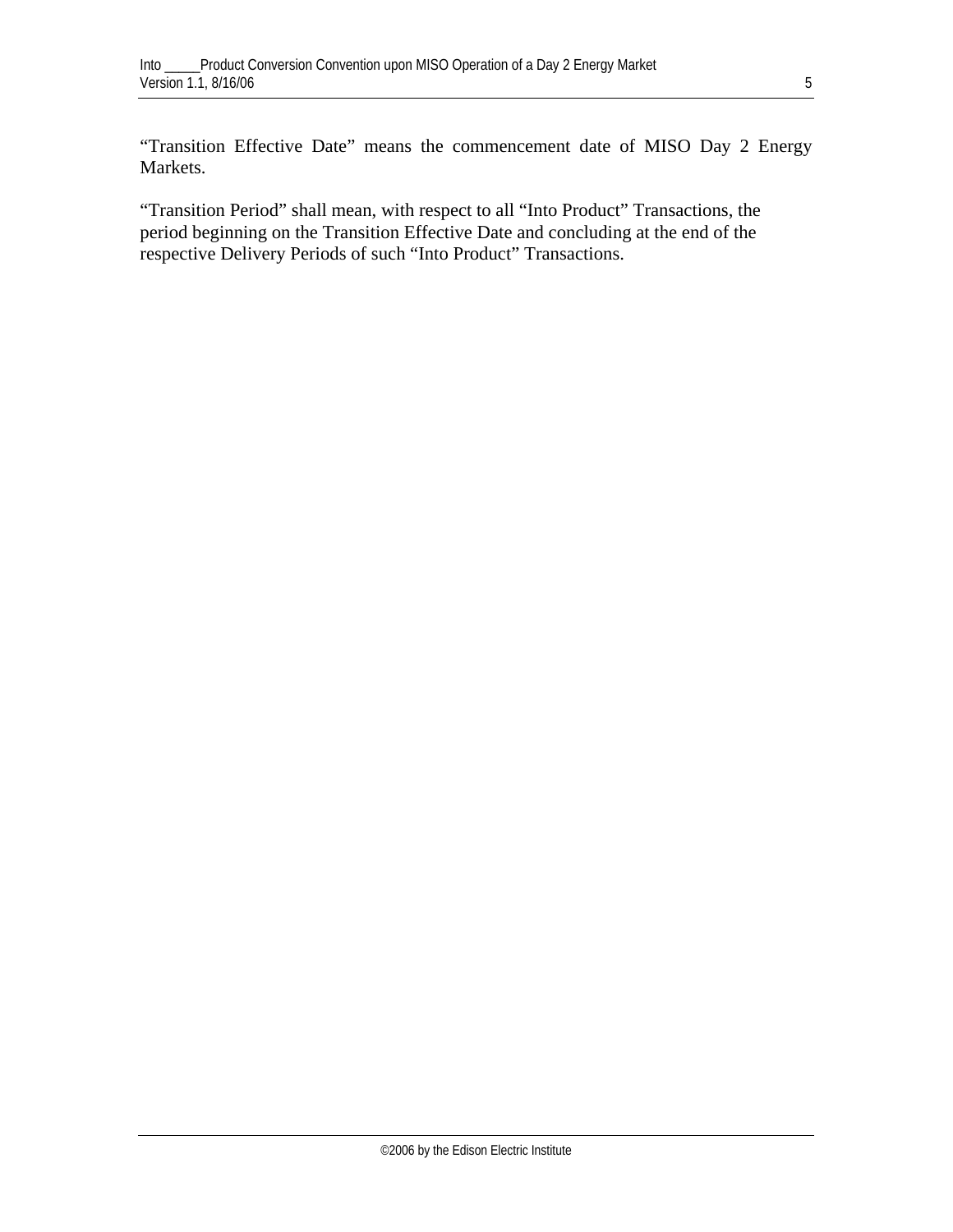### **AMENDMENT AGREEMENT ADOPTING THE CONVERSION CONVENTION FOR AN INTO \_\_\_\_\_\_\_ ("\_\_\_\_") PRODUCT**

This Amendment Agreement (this "Amendment") is made this \_\_\_ day of \_\_\_\_ 200\_, by and between [Party A] a \_\_\_\_\_\_\_\_\_\_\_\_\_ [entity type] ("\_\_\_\_\_\_"), and [Party B], a \_\_\_\_\_\_\_\_\_\_\_\_\_\_ [entity type]  $($ "

### **BACKGROUND**

**WHEREAS**, [Party A] and [Party B] are parties to that certain EEI/NEMA Master Power Purchase and Sale Agreement dated as of \_\_\_\_\_\_\_\_\_\_\_\_, 200\_, (the "Master Agreement"); and

**WHEREAS**, the Midwest ISO ("MISO") commencement and operation of structured Energy Markets ("MISO Day 2"), is likely to alter the rights, duties and commercial risks of pre-existing transactions for an "Into ['Receiving Transmission Provider'], Seller's Daily Choice" product as defined in the Master Agreement; and

**WHEREAS**, the Edison Electric Institute ("EEI") has published a "Conversion Convention For An Into **Product upon MISO Operation of a Day 2 Energy Market**" on its website [\(www.eei.org\)](http://www.eei.org/) dated 1/21/05 (the "Conversion Convention") which enables parties to amend the Master Agreement to confirm their intentions with respect to certain matters arising in connection with the impact of MISO Day 2 on the "Into ['Receiving Transmission Provider'], Seller's Daily Choice" product; and

**WHEREAS**, the parties desire to amend the Master Agreement to adopt the Conversion Convention.

**NOW, THEREFORE**, for the above reasons, in consideration of the mutual covenants herein, and for other good and valuable consideration, the receipt and sufficiency of which is hereby acknowledged, the parties hereto agree as follows:

1. Adoption. The Parties agree that on the date that MISO commences operation of the MISO Day 2 Energy Market ( the "Effective Date") the definitions and provisions contained in the Conversion Convention, are incorporated into and applied to the Master Agreement. References in those definitions and provisions to the Master Agreement will be deemed to be references to this Amendment.

2. Delivery Point. The Parties agree that the Fixed Delivery Point(s) for the Into \_\_\_\_\_\_ Transactions between them shall be as set forth in Schedule A, which is attached hereto and incorporated herein for all purposes.

3. Conversion Price. The Parties agree that the Conversion Price, if any, shall be as set forth in Schedule A hereto.

4. Voidability. Neither MISO operation of a MISO Day 2 Energy Market nor the execution and delivery of this Amendment by the parties shall operate to void, terminate or cancel any Transaction entered into between parties, nor shall the execution and delivery of this Amendment be deemed to impair the performance by either party under the Master Agreement.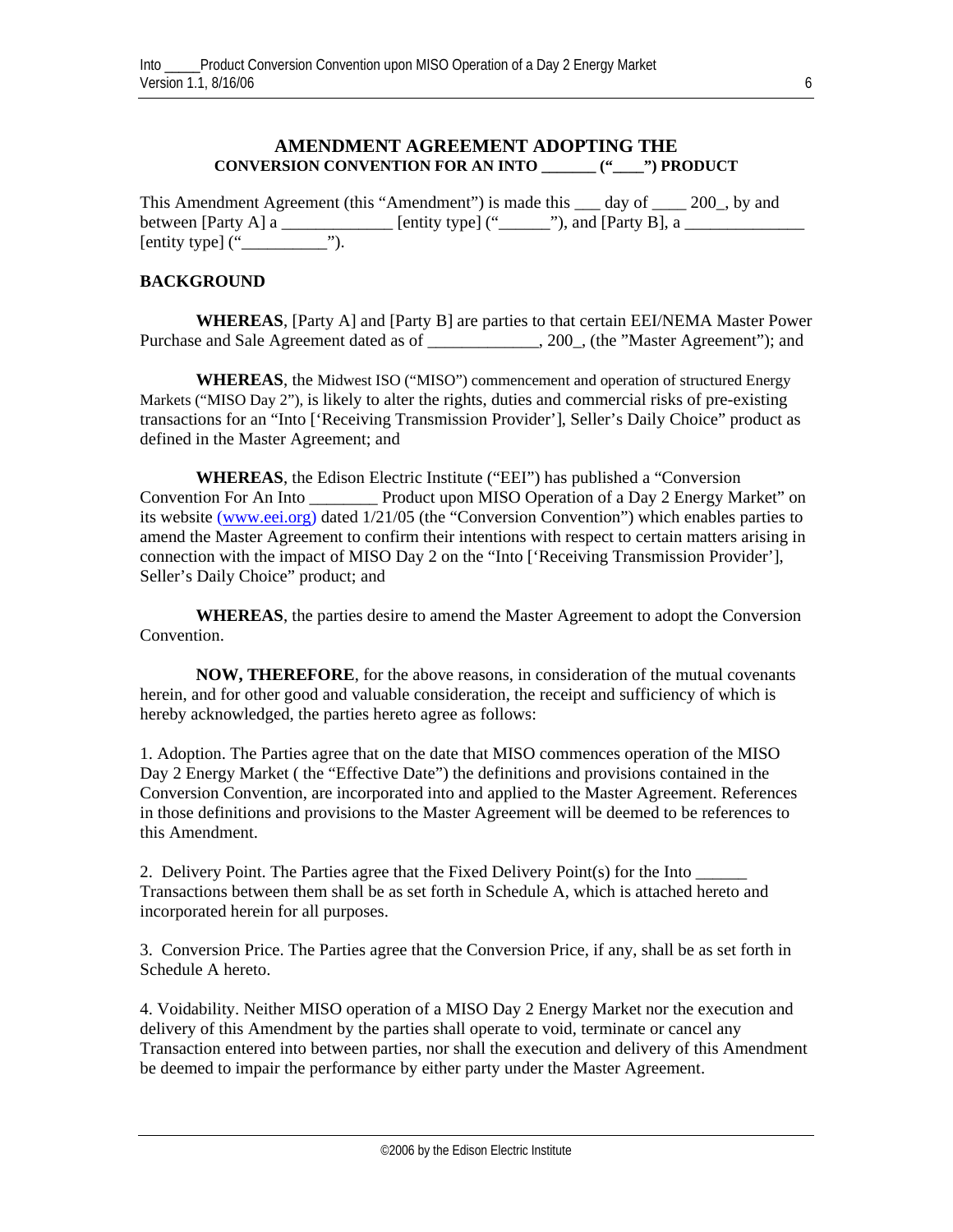5. Governing Law. THIS AMENDMENT AND THE RIGHTS AND DUTIES OF THE PARTIES HEREUNDER SHALL BE GOVERNED BY AND CONSTRUED, ENFORCED AND PERFORMED IN ACCORDANCE WITH THE LAWS OF THE STATE DESIGNATED IN THE MASTER AGREEMENT, WITHOUT REGARD TO PRINCIPLES OF CONFLICTS OF LAW. EACH PARTY WAIVES ITS RESPECTIVE RIGHT TO ANY JURY TRIAL WITH RESPECT TO ANY LITIGATION ARISING UNDER OR IN CONNECTION WITH THIS AMENDMENT

6. Waiver. Any parties' failure to enforce strictly any provisions of this Amendment shall not be construed as a waiver thereof, or as excusing either party from future performance. Any waiver, to be effective, must be in writing and signed by the party against whom it is sought to be enforced.

7. Successors and Assigns. This Amendment shall inure to the benefit of, and be binding upon, the successors and assigns of the respective parties hereto.

8. Counterparts. This Amendment may be executed in any number of counterparts and by each party on a separate counterpart or counterparts, each of which when so executed and delivered shall be deemed an original and all of which taken together shall constitute but one and the same instrument.

IN WITNESS WHEREOF, the parties have executed this Amendment as of the date first written above.

| [Party A] | [Party B] |
|-----------|-----------|
| By:       | Bv:       |
| Name:     | Name:     |
| Title:    | Title:    |